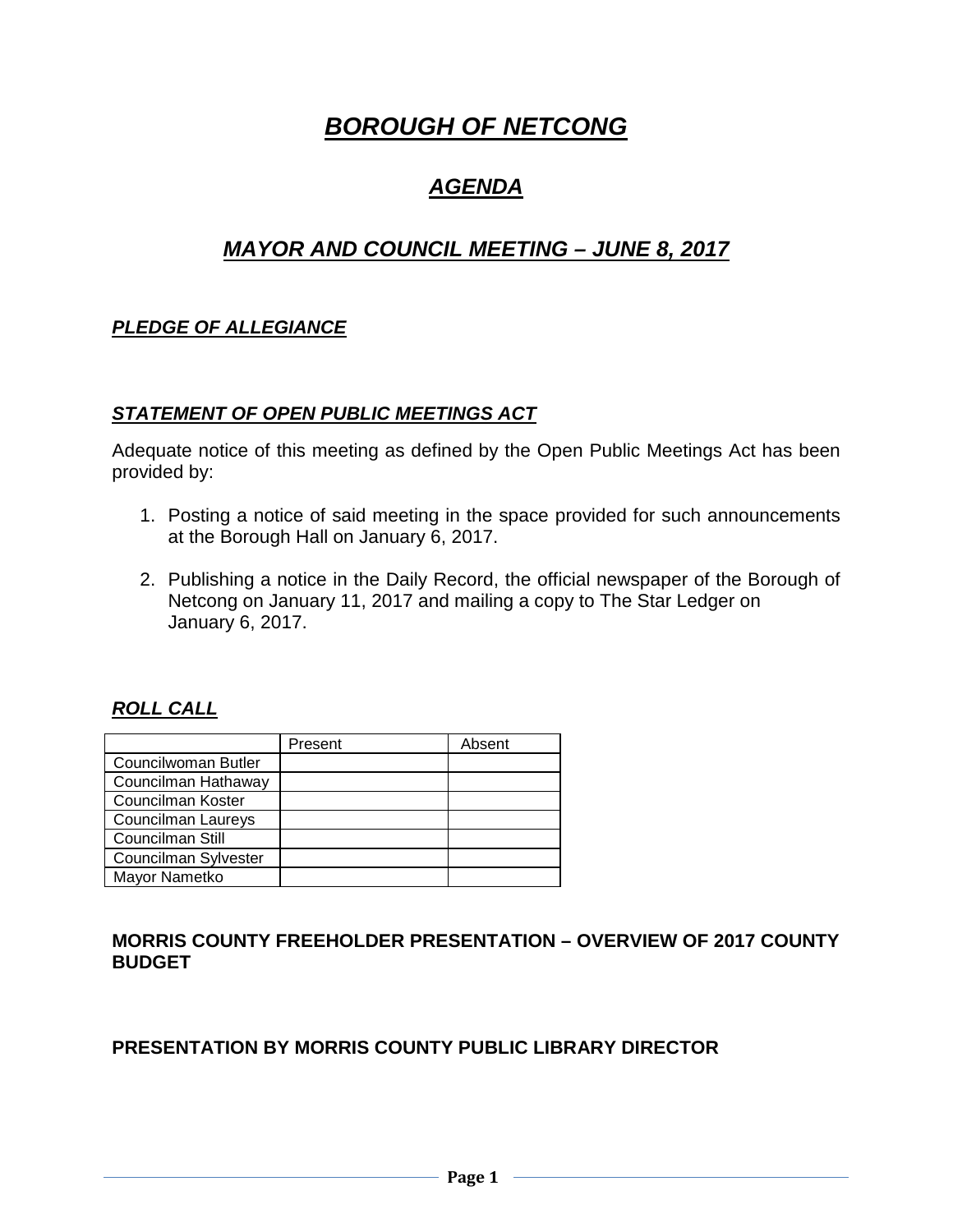# *APPROVAL OF MINUTES*

None

## *PUBLIC PORTION OF MEETING*

Motion to Close the Meeting to the Public.

|                           | Moved | Second | Yes | No | Abstain | Absent |
|---------------------------|-------|--------|-----|----|---------|--------|
| Councilwoman Butler       |       |        |     |    |         |        |
| Councilman Hathaway       |       |        |     |    |         |        |
| Councilman Koster         |       |        |     |    |         |        |
| <b>Councilman Laureys</b> |       |        |     |    |         |        |
| Councilman Still          |       |        |     |    |         |        |
| Councilman Sylvester      |       |        |     |    |         |        |
| Mayor Nametko             |       |        |     |    |         |        |

#### *ORDINANCE ADOPTIONS*

**1. Ordinance 2017-6** – To Amend Chapter 54, Police Department, Article IV, Fees, Section 54-16, Fees, Paragraph F, Contracted Police Services, Subparagraph (3) of the Code of the Borough of Netcong, Morris County, New Jersey

Motion to Read Ordinance 2017-6 by Title Only on Second Reading and a Hearing Held **Thereon** 

|                      | Moved | Second | Yes | <b>No</b> | Abstain | Absent |
|----------------------|-------|--------|-----|-----------|---------|--------|
| Councilwoman Butler  |       |        |     |           |         |        |
| Councilman Hathaway  |       |        |     |           |         |        |
| Councilman Koster    |       |        |     |           |         |        |
| Councilman Laureys   |       |        |     |           |         |        |
| Councilman Still     |       |        |     |           |         |        |
| Councilman Sylvester |       |        |     |           |         |        |
| Mayor Nametko        |       |        |     |           |         |        |

Motion to Close Public Hearing.

|                      | Moved | Second | Yes | No | Abstain | Absent |
|----------------------|-------|--------|-----|----|---------|--------|
| Councilwoman Butler  |       |        |     |    |         |        |
| Councilman Hathaway  |       |        |     |    |         |        |
| Councilman Koster    |       |        |     |    |         |        |
| Councilman Laureys   |       |        |     |    |         |        |
| Councilman Still     |       |        |     |    |         |        |
| Councilman Sylvester |       |        |     |    |         |        |
| Mayor Nametko        |       |        |     |    |         |        |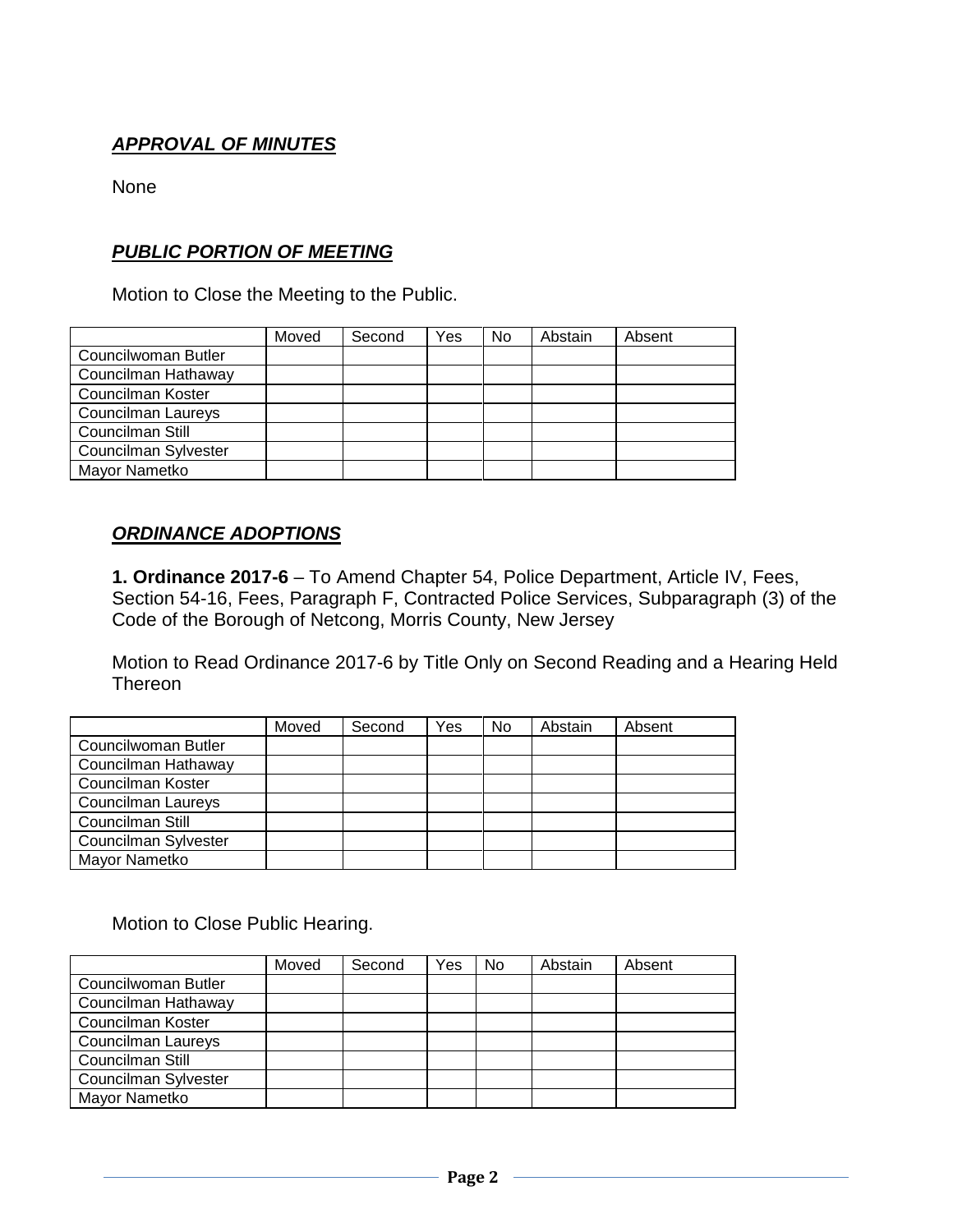#### Motion to Adopt Ordinance #2017-6

|                           | Moved | Second | Yes | No | Abstain | Absent |
|---------------------------|-------|--------|-----|----|---------|--------|
| Councilwoman Butler       |       |        |     |    |         |        |
| Councilman Hathaway       |       |        |     |    |         |        |
| Councilman Koster         |       |        |     |    |         |        |
| <b>Councilman Laureys</b> |       |        |     |    |         |        |
| Councilman Still          |       |        |     |    |         |        |
| Councilman Sylvester      |       |        |     |    |         |        |
| Mayor Nametko             |       |        |     |    |         |        |

**2. Bond Ordinance 2017-7** - BOND ORDINANCE TO AUTHORIZE THE UNDERTAKING OF THE RAILROAD AVENUE WATER MAIN REPLACEMENT THE RAILROAD AVENUE WATER MAIN REPLACEMENT<br>II) IN, BY AND FOR THE WATER UTILITY OF THE PROJECT (PHASE II) IN, BY AND FOR THE WATER UTILITY OF THE BOROUGH OF NETCONG, IN THE COUNTY OF MORRIS, STATE OF NEW JERSEY, TO APPROPRIATE THE SUM OF \$240,000 TO PAY THE COST THEREOF, TO APPROPRIATE A FEDERAL ISSUANCE OF BONDS TO FINANCE SUCH APPROPRIATION AND TO PROVIDE FOR THE ISSUANCE OF BOND ANTICIPATION NOTES IN ANTICIPATION OF THE ISSUANCE OF SUCH BONDS.

Motion to Read Bond Ordinance 2017-7 by Title Only on Second Reading and a Hearing Held Thereon

|                      | Moved | Second | Yes | No | Abstain | Absent |
|----------------------|-------|--------|-----|----|---------|--------|
| Councilwoman Butler  |       |        |     |    |         |        |
| Councilman Hathaway  |       |        |     |    |         |        |
| Councilman Koster    |       |        |     |    |         |        |
| Councilman Laureys   |       |        |     |    |         |        |
| Councilman Still     |       |        |     |    |         |        |
| Councilman Sylvester |       |        |     |    |         |        |
| Mayor Nametko        |       |        |     |    |         |        |

#### Motion to Close Public Hearing.

|                           | Moved | Second | Yes | <b>No</b> | Abstain | Absent |
|---------------------------|-------|--------|-----|-----------|---------|--------|
| Councilwoman Butler       |       |        |     |           |         |        |
| Councilman Hathaway       |       |        |     |           |         |        |
| Councilman Koster         |       |        |     |           |         |        |
| <b>Councilman Laureys</b> |       |        |     |           |         |        |
| Councilman Still          |       |        |     |           |         |        |
| Councilman Sylvester      |       |        |     |           |         |        |
| Mayor Nametko             |       |        |     |           |         |        |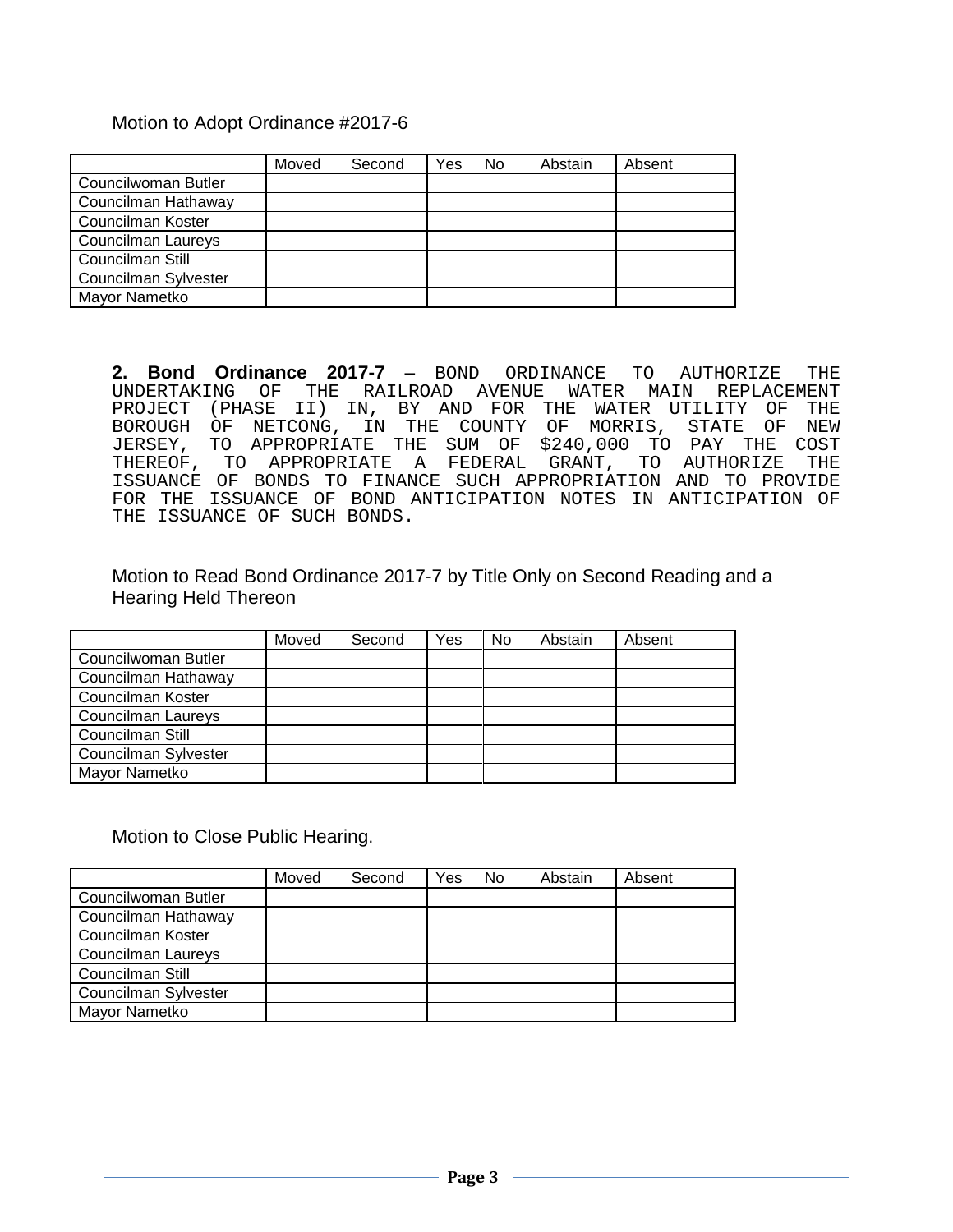# Motion to Adopt Bond Ordinance #2017-7

|                           | Moved | Second | Yes | No | Abstain | Absent |
|---------------------------|-------|--------|-----|----|---------|--------|
| Councilwoman Butler       |       |        |     |    |         |        |
| Councilman Hathaway       |       |        |     |    |         |        |
| Councilman Koster         |       |        |     |    |         |        |
| <b>Councilman Laureys</b> |       |        |     |    |         |        |
| Councilman Still          |       |        |     |    |         |        |
| Councilman Sylvester      |       |        |     |    |         |        |
| Mayor Nametko             |       |        |     |    |         |        |

## *CORRESPONDENCE*

None

# *BOROUGH ADMINISTRATOR REPORT*

### *COMMITTEE REPORTS*

| Finance & Insurance:                                                                     | E. Still     | J. Sylvester |
|------------------------------------------------------------------------------------------|--------------|--------------|
| Economic Development:                                                                    | R. Hathaway  | E. Still     |
| <b>Public Safety:</b><br>(Police, Fire, Rescue)                                          | J. Sylvester | E. Koster    |
| Dept. of Public<br>Works & Utilities:                                                    | E. Koster    | R. Hathaway  |
| Recreation:                                                                              | P. Butler    | T. Laureys   |
| <b>Public Services:</b><br>(Human Services<br>Recycling & Solid<br><b>Waste Disposal</b> | T. Laureys   | P. Butler    |

#### *OLD BUSINESS*

1. Railroad Ave. – Drainage Issue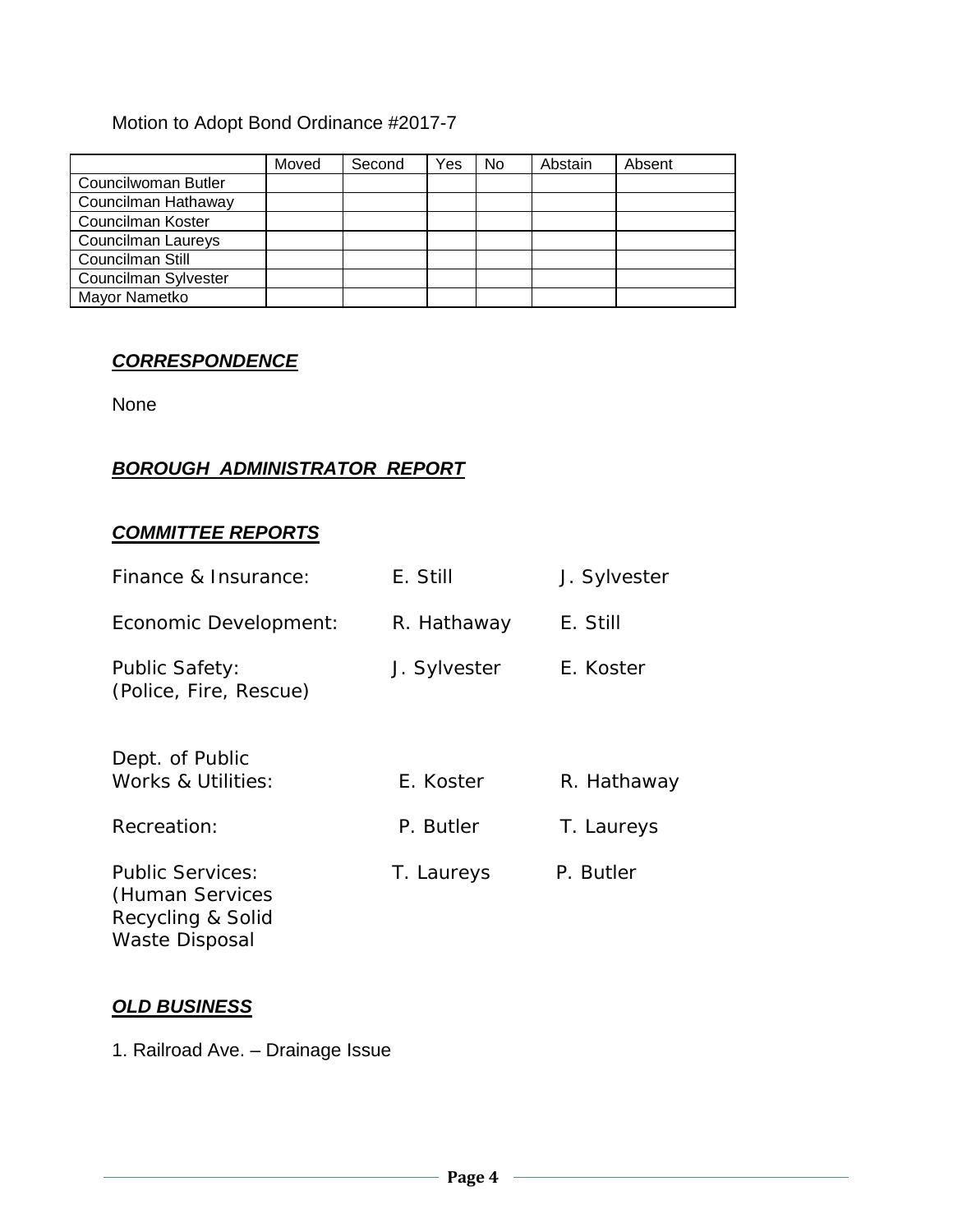## *NEW BUSINESS*

1. MSA Dump Truck

# *PRIVILEGE OF THE FLOOR TO THE COUNCIL*

#### *MAYOR'S COMMENTS*

#### *RESOLUTIONS*

#### **1. Resolution 2017- 68 –** Granting Renewal of Liquor Licenses 2017-2018

|                      | Moved | Second | Yes | <b>No</b> | Abstain | Absent |
|----------------------|-------|--------|-----|-----------|---------|--------|
| Councilwoman Butler  |       |        |     |           |         |        |
| Councilman Hathaway  |       |        |     |           |         |        |
| Councilman Koster    |       |        |     |           |         |        |
| Councilman Laureys   |       |        |     |           |         |        |
| Councilman Still     |       |        |     |           |         |        |
| Councilman Sylvester |       |        |     |           |         |        |
| Mayor Nametko        |       |        |     |           |         |        |

**2. Resolution 2017- 69 –** Granting Renewal of Liquor License No. 1428-33-009-005 for Annette McMahon and Directing the Borough Clerk to Issue Same

|                      | Moved | Second | Yes | <b>No</b> | Abstain | Absent |
|----------------------|-------|--------|-----|-----------|---------|--------|
| Councilwoman Butler  |       |        |     |           |         |        |
| Councilman Hathaway  |       |        |     |           |         |        |
| Councilman Koster    |       |        |     |           |         |        |
| Councilman Laureys   |       |        |     |           |         |        |
| Councilman Still     |       |        |     |           |         |        |
| Councilman Sylvester |       |        |     |           |         |        |
| Mayor Nametko        |       |        |     |           |         |        |

**3. Resolution 2017- 70 –**Granting Renewal of Liquor License No. 1428-44-008-003 for Quick Chek Food Stores and Directing the Borough Clerk to Issue Same

|                      | Moved | Second | Yes | No. | Abstain | Absent |
|----------------------|-------|--------|-----|-----|---------|--------|
| Councilwoman Butler  |       |        |     |     |         |        |
| Councilman Hathaway  |       |        |     |     |         |        |
| Councilman Koster    |       |        |     |     |         |        |
| Councilman Laureys   |       |        |     |     |         |        |
| Councilman Still     |       |        |     |     |         |        |
| Councilman Sylvester |       |        |     |     |         |        |
| Mayor Nametko        |       |        |     |     |         |        |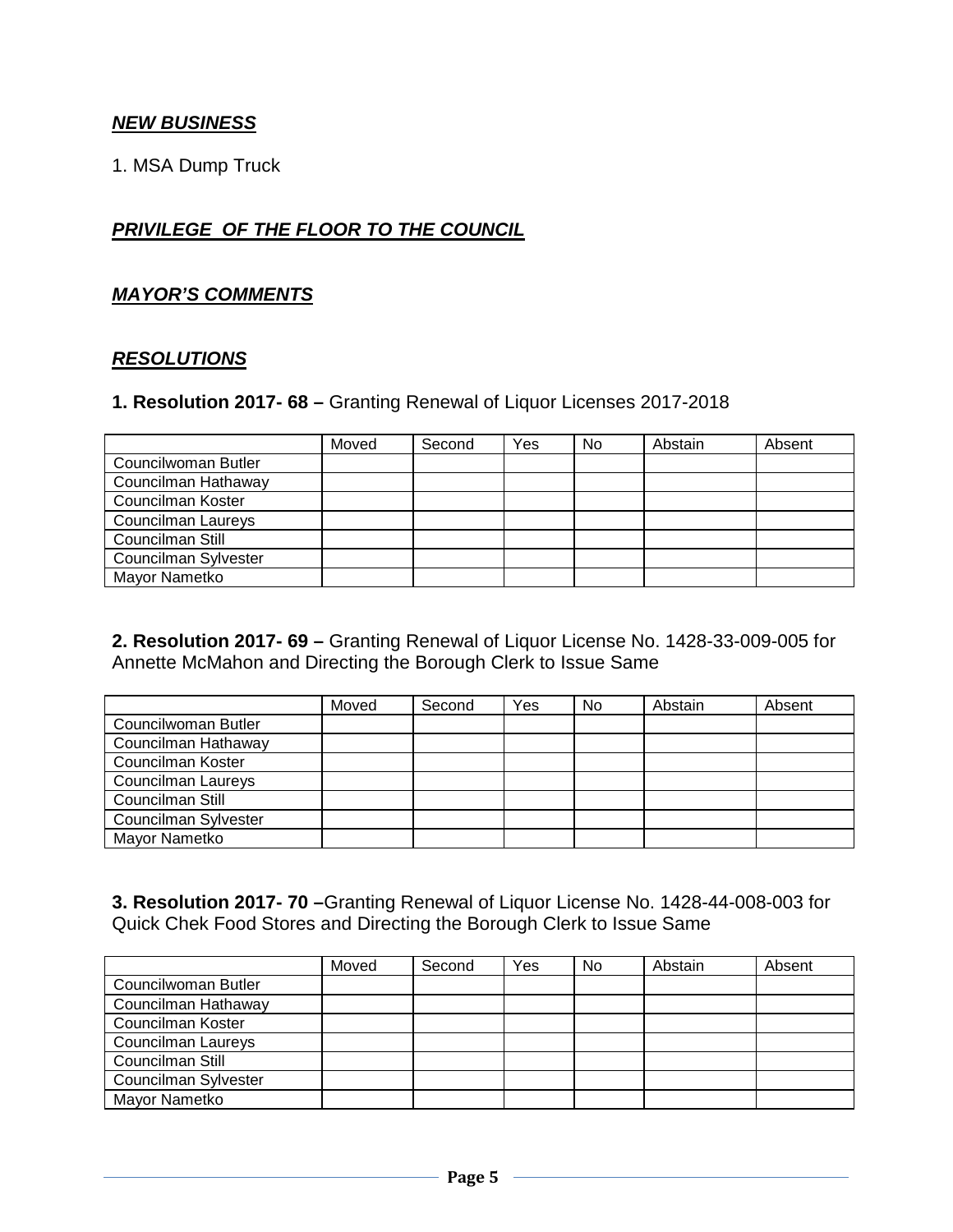#### **4. Resolution 2017- 71 –**Dedication by Rider for Police Off Duty Trust Fund

|                           | Moved | Second | Yes | <b>No</b> | Abstain | Absent |
|---------------------------|-------|--------|-----|-----------|---------|--------|
| Councilwoman Butler       |       |        |     |           |         |        |
| Councilman Hathaway       |       |        |     |           |         |        |
| Councilman Koster         |       |        |     |           |         |        |
| <b>Councilman Laureys</b> |       |        |     |           |         |        |
| Councilman Still          |       |        |     |           |         |        |
| Councilman Sylvester      |       |        |     |           |         |        |
| Mayor Nametko             |       |        |     |           |         |        |

#### **5. Resolution 2017- 72 –** Requesting Approval of Items of Revenue and Appropriation N.J.S.A 40A:4-87

|                      | Moved | Second | Yes | <b>No</b> | Abstain | Absent |
|----------------------|-------|--------|-----|-----------|---------|--------|
| Councilwoman Butler  |       |        |     |           |         |        |
| Councilman Hathaway  |       |        |     |           |         |        |
| Councilman Koster    |       |        |     |           |         |        |
| Councilman Laureys   |       |        |     |           |         |        |
| Councilman Still     |       |        |     |           |         |        |
| Councilman Sylvester |       |        |     |           |         |        |
| Mayor Nametko        |       |        |     |           |         |        |

# **6. Resolution 2017- 73 –**Railroad Ave Water Main Phase 2 Contract Award

|                           | Moved | Second | Yes | <b>No</b> | Abstain | Absent |
|---------------------------|-------|--------|-----|-----------|---------|--------|
| Councilwoman Butler       |       |        |     |           |         |        |
| Councilman Hathaway       |       |        |     |           |         |        |
| Councilman Koster         |       |        |     |           |         |        |
| <b>Councilman Laureys</b> |       |        |     |           |         |        |
| Councilman Still          |       |        |     |           |         |        |
| Councilman Sylvester      |       |        |     |           |         |        |
| Mayor Nametko             |       |        |     |           |         |        |

# **7. Resolution 2017- 74 –**Change Order - Ledgewood Ave. Streetscape – Phase 2

|                      | Moved | Second | Yes | No. | Abstain | Absent |
|----------------------|-------|--------|-----|-----|---------|--------|
| Councilwoman Butler  |       |        |     |     |         |        |
| Councilman Hathaway  |       |        |     |     |         |        |
| Councilman Koster    |       |        |     |     |         |        |
| Councilman Laureys   |       |        |     |     |         |        |
| Councilman Still     |       |        |     |     |         |        |
| Councilman Sylvester |       |        |     |     |         |        |
| Mayor Nametko        |       |        |     |     |         |        |